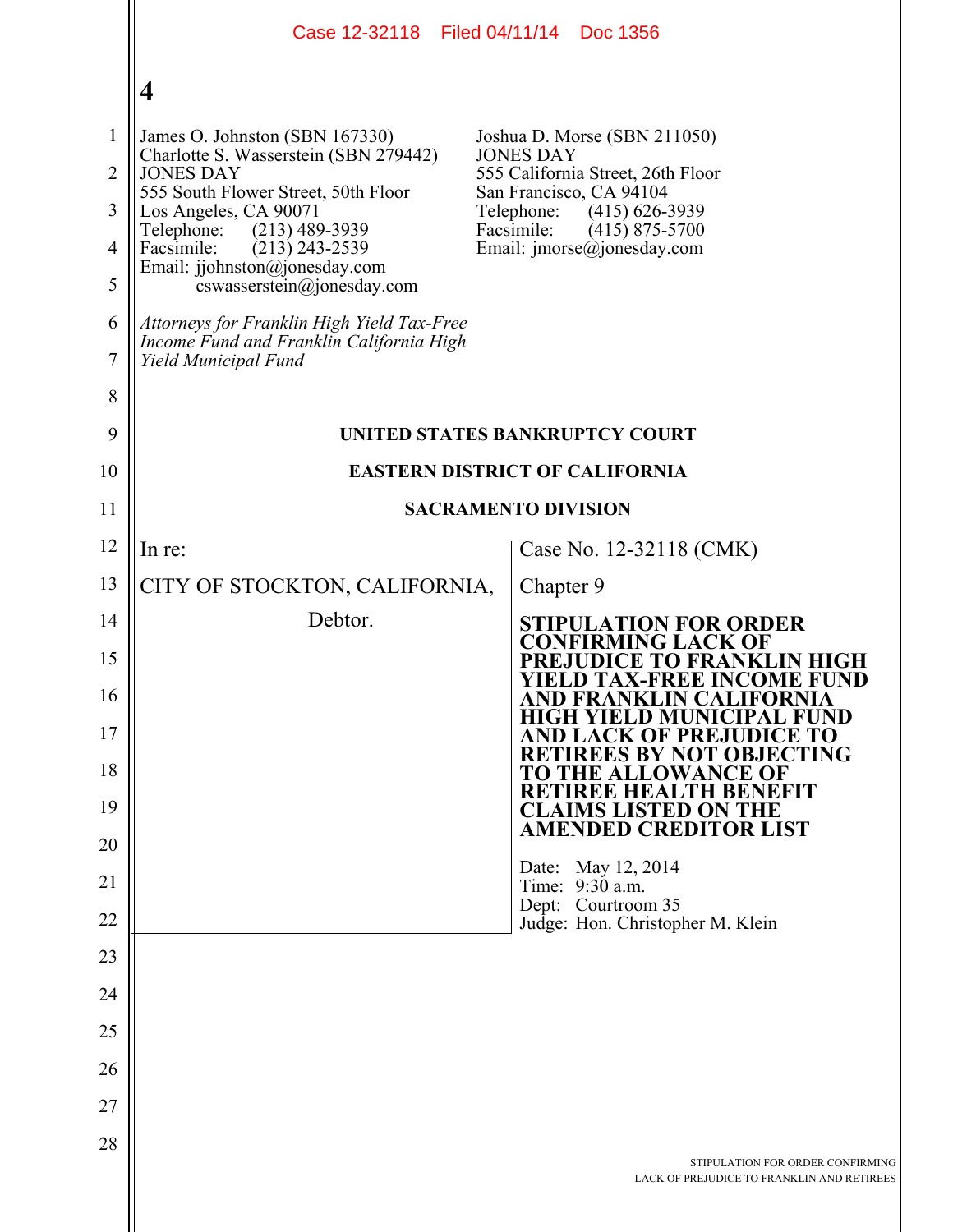## Case 12-32118 Filed 04/11/14 Doc 1356

27

28

1

2

The City of Stockton, California (the "City"), the debtor in the above-captioned chapter 9 bankruptcy case, Franklin California High Yield Municipal Fund and Franklin High Yield Tax-Free Income Fund (collectively "Franklin"), and the Official Committee of Retirees appointed in this bankruptcy case (the "Retirees Committee," and, together with the City and Franklin, the "Stipulating Parties"), by and through their respective attorneys of record, seek an order approving the following stipulation (this "Stipulation") regarding the *Amended List of Creditors And Claims Pursuant To 11 U.S.C. §§ 924 and 925 (Retiree Health Benefit Claims)* [Docket No. 1150] (the "Amended List of Creditors"): **RECITALS** 1. On October 16, 2013, the City filed the Amended List of Creditors. 2. On February 26, 2014, Franklin filed the *Summary Objection Of Franklin California High Yield Municipal Fund And Franklin High Yield Tax-Free Income Fund To Confirmation Of First Amended Plan Of Adjustment Of Debts Of City Of Stockton, California (November 15, 2013)* [Docket No. 1273] (the "Summary Objection"). 3. Pursuant to the Summary Objection, Franklin, among other things, objects to the manner in which the Retiree Health Benefit Claims<sup>1</sup> are calculated by agreement of the City and the Retirees Committee as set forth on the Amended List of Creditors. Specifically, Franklin objects to the fact that the City did not discount to present value its alleged liability in respect of the Retiree Health Benefit Claims. 4. The hearing before the Bankruptcy Court to consider confirmation of the Plan is scheduled to begin on May 12, 2014 (the "Confirmation Hearing"). Franklin intends to pursue its objection to confirmation of the Plan at the Confirmation Hearing, based in part on the manner in which the Retiree Health Benefit Claims have been calculated by the City. 5. As a party in interest in this bankruptcy case, Franklin has the right to object to the

prepared to do so.

allowance of the Retiree Health Benefit Claims listed on the Amended List of Creditors and is

2 STIPULATION FOR ORDER CONFIRMING LACK OF PREJUDICE TO FRANKLIN AND RETIREES

 $\overline{a}$ 1 Capitalized terms not defined have the meanings given to them in the *First Amended Plan For The Adjustment Of Debts Of City Of Stockton, California (November 15, 2013)* [Docket No. 1208] (the "Plan").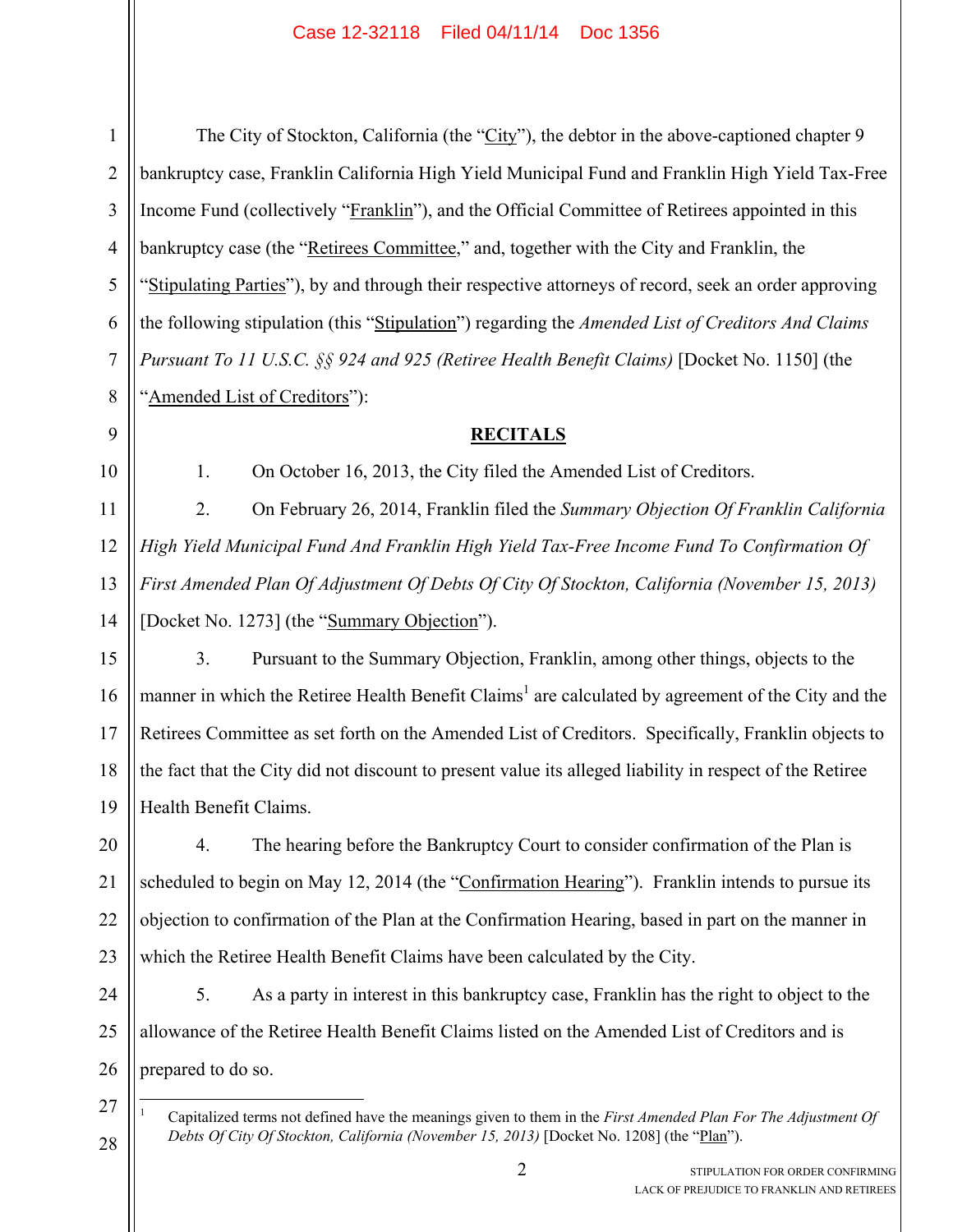## **STIPULATION**

In order to avoid the inefficiency, confusion and expense that would result from the prosecution of claim objections against approximately 1,100 individual Retiree Health Benefit Claimants, the Stipulating Parties hereby agree as follows:

A. Neither the City nor the Retirees Committee shall argue or contend that Franklin's failure to object to the allowance of the Retiree Health Benefit Claims listed on the Amended List of Creditors on the grounds that they have not been discounted to present value has estopped or otherwise prejudiced Franklin from arguing that such claims should be discounted to present value in the context of prosecuting its objection to confirmation of the Plan at the Confirmation Hearing.

B. Any ruling made by the Court regarding the Retiree Health Benefit Claims in the context of confirmation shall not constitute an order of disallowance or modification of the Retiree Health Benefit Claims and shall not preclude any Retiree Health Benefit Claimant from asserting that Retiree Health Benefit Claims should not be discounted to present value in any objection to a Retiree Health Benefit Claim or in connection with any other action or proceeding to change the allowed amount of any Retiree Health Benefit Claim. Any objection to the allowance of the Retiree Health Benefit Claims, or any modification of the Amended List of Creditors, shall be made on notice to the holders of such claims in accordance with the applicable provisions of the Bankruptcy Code and the Federal Rules of Bankruptcy Procedure.

28

## Dated: April 11, 2014 JONES DAY

 By: */s/ Joshua D. Morse*  James O. Johnston Joshua D. Morse Charlotte S. Wasserstein

*Attorneys for Franklin High Yield Tax-Free Income Fund and Franklin California High Yield Municipal Fund*